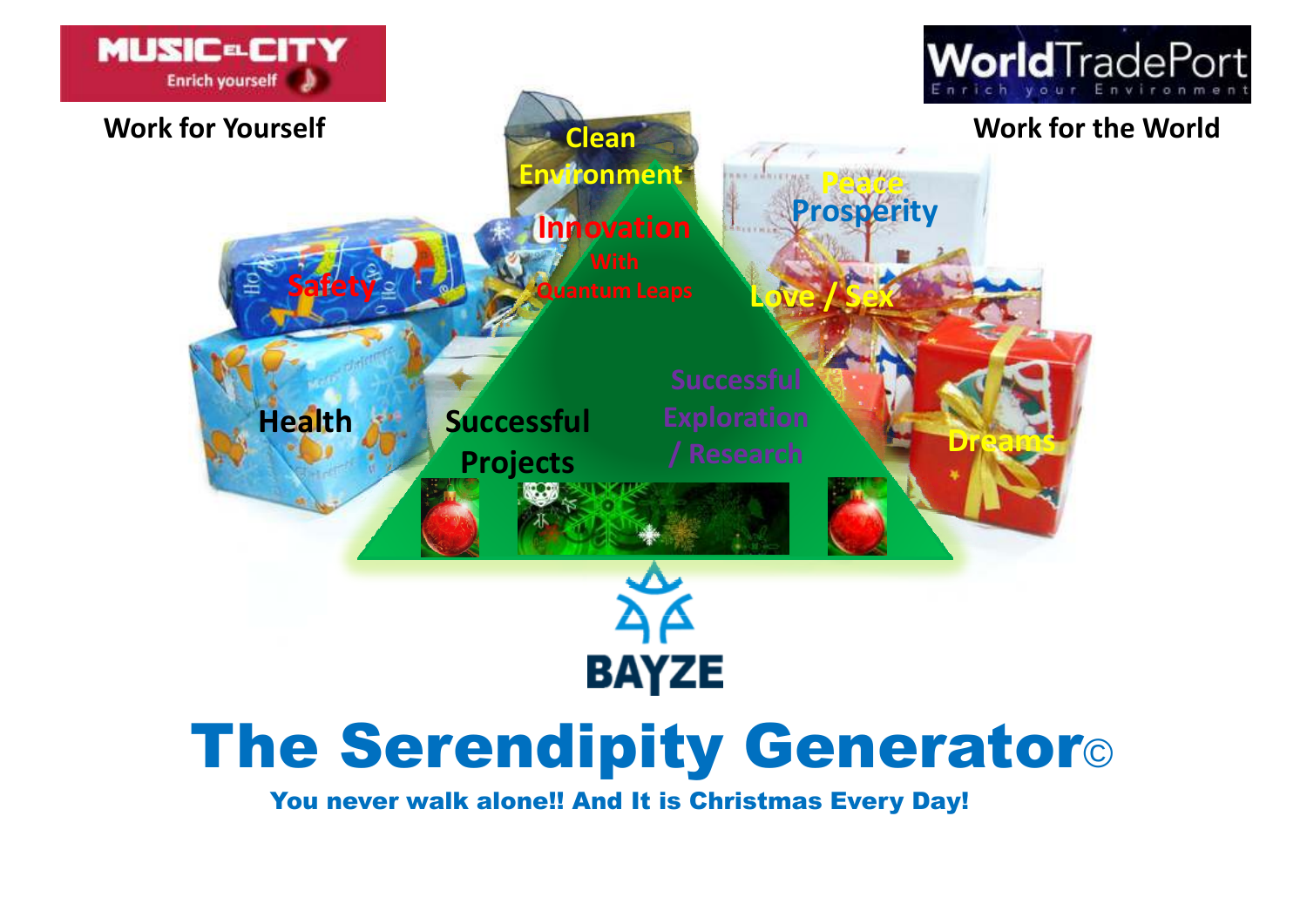

## **Description of what it is all about!**

This presentation is about **generating** Serendipity in all fieldswith a **trainable** method!

This **trainable** method has 2 ingredients (1 & 3 )with (2) as a results to see "something" In (3) that you were *not* in search for. It is always something valuable when implemented!